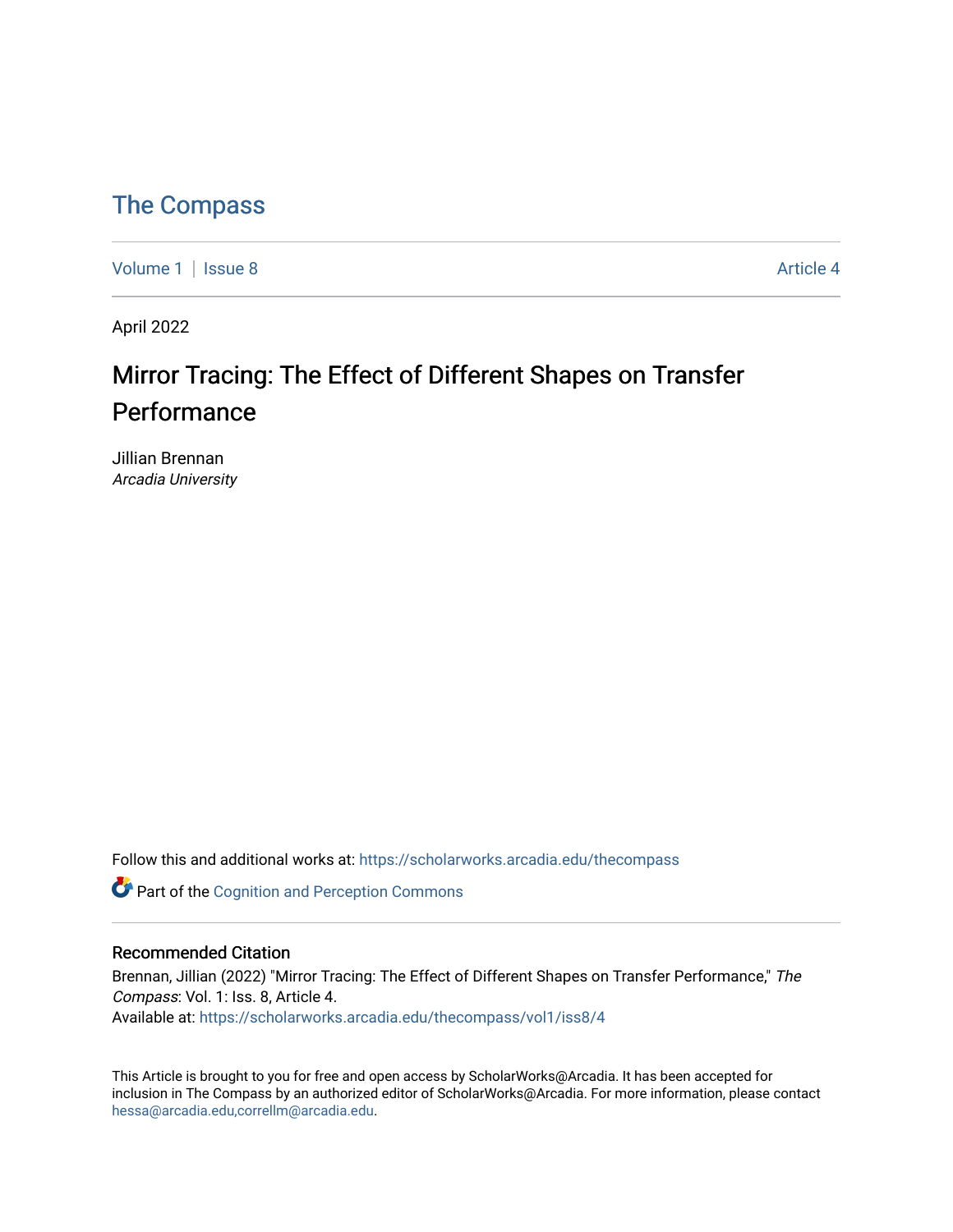## **Mirror Tracing: The Effect of Different Shapes on Transfer Performance**

**By:** Jillian Brennan, *Arcadia University*

#### **Introduction**

Learning and memory are essential components to survival in most animals. Memory is how humans learn and maintain skills like tying our shoes, riding a bike, or driving a car. There are two different memory systems: explicit and implicit. Explicit memory, also known as declarative memory, involves conscious recollection, while implicit memory, also known as procedural memory, involves unconscious recollection or automatic memory.<sup>1</sup> Both memory systems are able to exist independently of one another. For example, the implicit memory system is still intact in dementia patients, who cannot consciously recollect.2 The implicit memory system can be studied through the use of learning many different modalities.

The mirror tracing task is one way that implicit memory can be studied since it is a nonconscious, learned task.3 This method involves tracing the outline of a shape through a mirrored reflection. One study used this particular method while examining learning during child development, as participants looked through a mirror while tracing a square.<sup>4</sup> Learning can be assessed through performance on the task over time, meaning improved performance can be attributed to learning. With regards to the mirror tracing task,

improvement in performance can be evaluated through less errors and a faster performance across trials.

The mirror tracing task is used to gain knowledge about the learning process through the learning of a visual motor task.<sup>5</sup> It can also be used to examine memory and learning across many different groups and in different cognitive scenarios. This task can also examine the relationship between latency and mistakes since it is timed. Latency is the time elapsed on a task, and it is believed that longer time elapsed reduces the rate of errors, hypothesized by researchers in a study on animal behavior.6 It also has been used to assess and compare the procedural memory of past alcoholics with different levels of sobriety.<sup>7</sup> Distraction and distress scenarios during the mirror tracing task can be used to examine their effects on learning and procedural memory.8 By assessing different cognitive scenarios like distraction or distress during the mirror tracing task, we are able to see how certain scenarios impact learning and memory differently. Mirror tracing is a commonly used task because of its simplicity and ability to examine many populations in easily manipulated scenarios.

The mirror tracing method often uses different polygons, meaning a plane figure with at least three

1 Henry L. Roediger, "Implicit Memory: Retention without Remembering," *American Psychologist* 45, no. 9 (1990), https://psycnet.apa.org/doi/10.1037/0003-066X.45.9.1043.

2 Barbara E. Harrison et al., "Preserved Implicit Memory in Dementia: A Potential Model for Care," *American Journal of Alzheimer's Disease and Other Dementias* 22, no. 4 (2007), https://doi. org/10.1177/1533317507303761.

3 Klaus Junghanns et al., "Chronic and High Alcohol Consumption Has a Negative Impact on Sleep and Sleep-Associated Consolidation of Declarative Memory," *Alcoholism: Clinical and Experimental Research* 33, no. 5 (2009), https://doi.org/10.1111/j.1530-0277.2009.00909.x.

4 Mona Sharon Julius and Esther Adi-Japha, "A Developmental Perspective in Learning the Mirror-Drawing Task," *Frontiers in Human Neuroscience* 10 (2016), https://doi.org/10.3389/fnhum.2016.00083.

5 Agnes E. Knightly, "The Process of Learning as Shown by the Mirror-Drawing Experiment," *ScholarWorks@UMass Amherst* (1934), https://scholarworks.umass.edu/theses/1672.

6 Gabrielle Gamberale-Stille, Carolina Bragée, and Birgitta Tullberg, "Higher Survival of Aposematic Prey in Close Encounters with Predators: An Experimental Study of Detection Distance," *Animal Behaviour* 1, no. 78 (2009), https://doi.org/10.1016/j.anbehav.2009.04.015.

7 Junghans et al., "Chronic and High Alcohol Consumption."

8 Elizabeth D. Reese et al., "Distress Tolerance Trajectories Following Substance Use Treatment," *Journal of Consulting and Clinical Psychology* 87, no. 7 (2019), https://pubmed.ncbi.nlm.nih.gov/31008636/.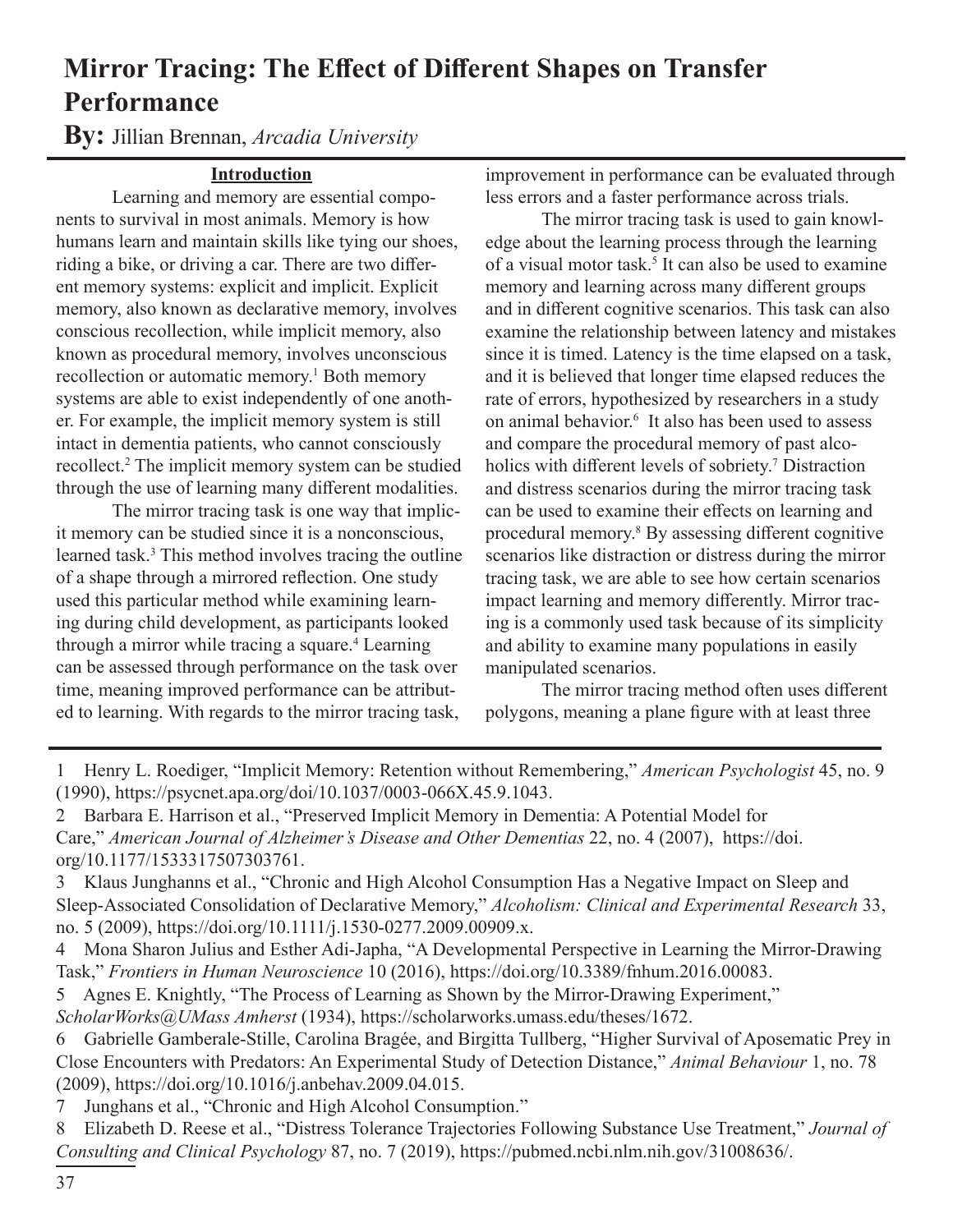sides, for tracing. Changing the shape of the polygon is one way the mirror tracing task can be manipulated. For example, one study opted to use a square for the task because it does not require diagonal lines, which are considered more complex.<sup>9</sup> Other research has been conducted to compare results across multiple shapes, rather than just the learning of one shape. Salowitz and colleagues compared autistic children and neurotypical developmental children using a circle, star, and square.<sup>10</sup> By using a more diverse range of shapes, researchers were able to investigate the learning differences between populations across varying levels of difficulty. Multiple shapes are often used because they have different levels of complexity (shapes with diagonals are seen as more complex than those with straight lines) $11$ , so we can assess the varying levels of visual motor activity to see which ones have a greater impact on learning and memory.

In our study, we used a mirror tracing transfer task in order to examine learning across different shapes. The mirror tracing transfer task involves the learning of one particular shape and then transferring to a much more advanced shape in order to assess learning and retention of the skill, rather than just practice. Without transfer, memorization can explain improved performance, rather than learning. By moving on to a more difficult shape, participants have to employ nonconscious, learned skills. Participants were randomly assigned to practice the mirror tracing task on either a circle or a square, similar shapes to those used in the study with autistic children.<sup>12</sup> A circle does not have straight lines, so it was viewed as the more complex shape. Participants then transferred their skills to a more complex shape—the transfer test, so we could assess which shape had a greater impact on learning. We examined how shape during training affected performance on the transfer test, and we examined how latency (time elapsed on the task) affected the number of mistakes made in order to examine the effect of different visual motor skills on learning.

We hypothesized that those who trained on a

circle would have a higher performance on the transfer test, as compared to those who trained on a square. In the later study examining the effect of latency on errors, we hypothesized that latency would negatively correlate with the number of errors made during the transfer test in the mirror tracing task.

#### **Methods**

#### **Participants**

Our study featured a 64-participant convenience sample from an undergraduate laboratory class in behavioral neuroscience at Arcadia University. The study consisted of both males and females ranging from 19 to 22 years old. Refer to the table below to examine the demographic table of our participants.

#### **Apparatus**

|                        |                 | 19 YO                  | <b>20YO</b>            | 21 YO                  | <b>22 YO</b>    | R. Handed              | L. Handed              |
|------------------------|-----------------|------------------------|------------------------|------------------------|-----------------|------------------------|------------------------|
| Factor                 | Total<br>Sample | Total<br><b>Sample</b> | Total<br><b>Sample</b> | Total<br><b>Sample</b> | Total<br>Sample | <b>Total</b><br>Sample | Total<br><b>Sample</b> |
| n                      | 64              | 29                     | $\overline{24}$        | 7                      | $\overline{3}$  | 55                     | 8                      |
| $\mathbf{v}$<br>% Male | 12.50%          | 6.90%                  | 16.67%                 | 28.57%                 | $0\%$           | 12.73%                 | 12.50%                 |
| % Female               | 82.81%          | 93.10%                 | 83.33%                 | 71.43%                 | 100%            | 87.22%                 | 87.50%                 |
| % Other                | 4.69%           | 0%                     | 0%                     | 0%                     | $0\%$           | $0\%$                  | 0%                     |
| n                      | 64              | 29                     | $\overline{24}$        | 7                      | $\overline{3}$  | 55                     | 8                      |
| % White                | 85.94%          | 89.66%                 | 79.19%                 | 85.71%                 | 100%            | 87.27%                 | 75%                    |
| % African<br>American  | 6.25%           | 3.45%                  | 8.33%                  | 14.29%                 | $0\%$           | 5.45%                  | 16.67%                 |
| % Hispanic             | 3.13%           | 0%                     | 8.33%                  | 0%                     | $0\%$           | 1.82%                  | 16.67%                 |
| % Asian                | 4.69%           | 6.90%                  | 4.17%                  | 0%                     | $0\%$           | 5.45%                  | 0%                     |
|                        |                 |                        |                        |                        |                 |                        |                        |

Figure 1. depicts the demographics of the participants in this study.  $n = number$ .  $YO = years$  old.  $R = right$ .  $L = left$ .

 <sup>9</sup> Julius and Adi-Japha, "A Developmental Perspective."

<sup>10</sup> Nicole M. G. Salowitz, Petra Eccarius, Jeffrey Karst, Audrey Carson, Kirsten Schohl, Sheryl Stevens, Amy Vaughan Hecke, and Robert A. Scheidt, "Brief Report: Visuo-Spatial Guidance of Movement During Gesture Imitation and Mirror Drawing in Children With Autism Spectrum Disorders,*" Journal of Autism And Developmental Disorders* 43, no. 4 (2013), https://pubmed.ncbi.nlm.nih.gov/22898762/.

<sup>11</sup> Julius and Adi-Japha.

<sup>12</sup> Salowitz et al., "Brief Report: Visuo-Spatial Guidance of Movement."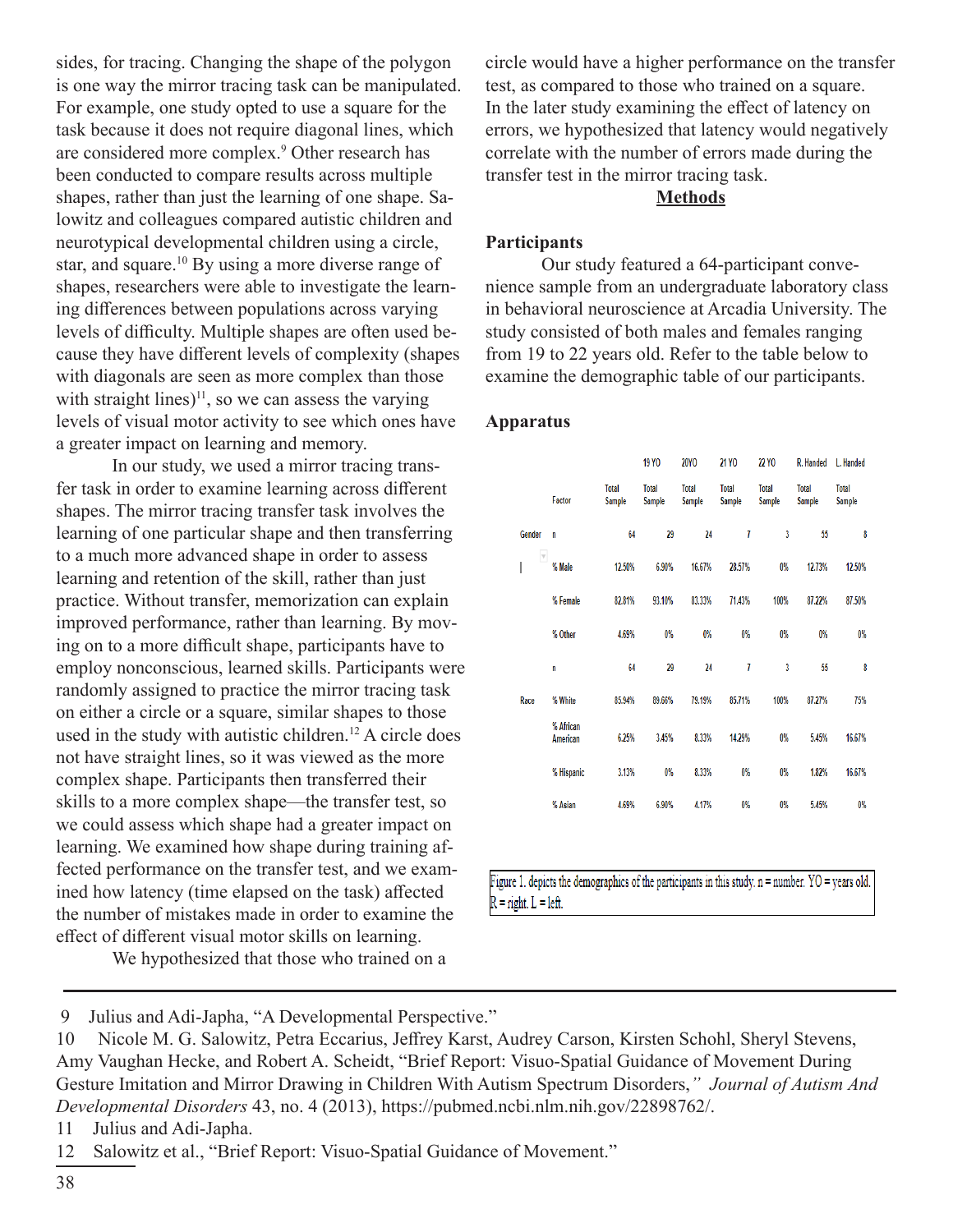We used an internet-based mirror tracing game, created by the University of Illinois, for both the training and the transfer test. We used a square and circle shape during training, and we used an advanced shape for the transfer test, all found on the website. $13$ 

#### **Procedure**

The participants were first instructed to select the shape to which they were randomly assigned. The first tracing was non-mirrored, and the next tracing was mirrored. The participants began each trial by clicking on the shape, which started the clock. The participants then moved the cursor within the boundaries along the shape as quickly as possible with the fewest errors possible. The clock stopped when the participant clicked again. The results were then displayed. This process was repeated one more time with the same shape. For seven weeks, this process was repeated once a week. On week 9, participants completed the same process for the transfer test on the advanced shape assigned.

#### **Statistical Analysis**

We ran a separate one-way ANOVA on both total number of errors and latency during the transfer task to determine the effect of shape on performance in the mirror tracing task. In a later analysis, we ran a Pearson's bivariate correlation in order to analyze the effect of latency on errors.

#### **Results**

In the present study, we investigated the effect of shape (square or circle) on performance on the mirror tracing transfer test (latency and number of errors made). A one-way ANOVA revealed that assigned shape, square (M=86.9200) and circle (M=92.7097), had no impact on the amount of time it took to complete the transfer test  $(F(1,54) = .241, p = .626)$ . An additional one-way ANOVA also revealed that shape, square (M=30.4800) and circle (M=31.8710), had no impact on the amount of errors made during the transfer test  $(F(1,54) = .110, p = .741)$ .

 We were also interested in determining the impact of latency (time it took to complete the task) on the number of errors made during the transfer task. A

Pearson's Bivariate Correlation revealed that latency had a significant impact on the amount of errors made  $(R(56)=.393, p=.003)$ .





The Effect of Latency on Errors in the Transfer Test

#### **Discussion**

In our study, we investigated how mirror tracing training on different shapes (circle or square) impacted performance on the transfer test. Our purpose was to assess implicit memory through the learning of different shapes. We hypothesized that training with a circle will result in better performance on the transfer test (as measured by latency and number of errors)

<sup>13</sup> "Mirror Tracing Game," Project Neuron, University of Illinois, 2009. https://projectneuron.illinois.edu/ games/mirror-tracing-game.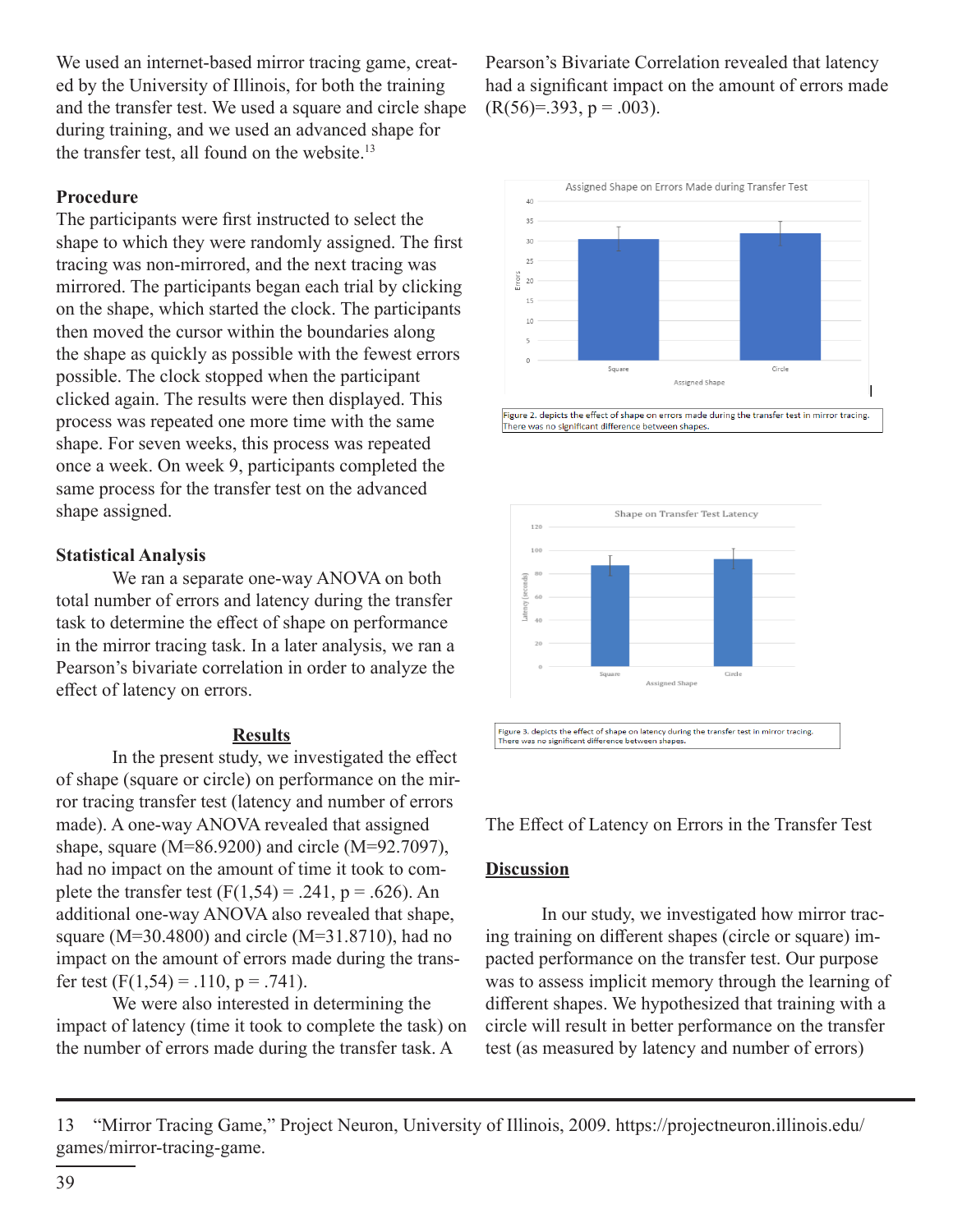than those who trained using a square. Our hypothesis was not supported, as each one-way ANOVA analy-



sis revealed no statistical significance between each shape. In a later analysis, we investigated the effect of latency (time elapsed) on errors. We hypothesized that latency would negatively correlate with the number of errors during the transfer test. Our hypothesis was not supported. A Pearson's Bivariate Correlation revealed a statistically significant positive correlation.

Further analysis revealed a positive correlation between latency and errors, refuting our hypothesis. In one study, mirror tracing was used to assess learning under distress. With each error, distress was added (using a buzzer sound), so the greater the latency, the greater the number of errors were revealed, due to distress.14 Researchers in a study analyzing animal behavior between predator and prey also hypothesized a negative correlation between distance of a predator

seeing prey (more latency) and survival rate of the prey (less errors by predator). The study revealed that the allowance of more time sometimes had a positive correlation for more errors made by the predators, perhaps due to distraction.<sup>15</sup> Perhaps the increased latency in our study involved higher levels of distraction (instead of higher levels of focus), enabling more opportunity for mistakes.

As stated previously, our results did not reveal a significance between training on different shapes. In a study examining mirror tracing in children with autism, as compared to children with neurotypical development, a similar result was found. It was revealed that there was not a significant difference between tracing a circle, square, or star, and those on the Autism spectrum either did much better or much worse at mirror tracing, with no difference between shapes.<sup>16</sup> The results of this study are important to note because they had similar, non-significant findings when using a limited number of shapes. Perhaps a limitation to our study, and the study comparing participants with autism to neurotypical participants, was using only a square and circle, as more research has been conducted with different polygons (commonly-star, diamond, square, or a triangle).<sup>17</sup> The use of more complex polygons may have had a larger impact on learning as compared to simple shapes.

A potential limitation to our study could have been that the testing environment was not distraction free, so distraction may be the source for some errors or increased latency. This limitation can be supported by a study examining the frustrations of distraction. It was revealed that those who were more frustrated by distraction performed worse on the mirror tracing task.18 Our demographics were also a source of limitation, as a majority of participants were female. Studies with a more even spread of males and females are able to examine additional factors of mirror tracing.19 In the future, a distraction free testing location and larger

14 Reese et al., "Distress Tolerance Trajectories."

- 16 Salowitz et al.
- 17 Julius and Adi-Japha.

18 Meindl, P. et al., "A Brief Behavioral Measure of Frustration Tolerance Predicts Academic Achievement Immediately and Two Years Later," *Emotion,* 19, no. 6 (2019), https://doi.org/10.1037/emo0000492. 19 Michael W. Oboyle and Edward J. Hoff, "Gender and Handedness Differences in Mirror-Tracing Random Forms." *Neuropsychologia* 25, no. 6 (1987), https://doi.org/10.1016/0028-3932(87)90102-3.

<sup>15</sup> Gamberale-Stille, Bragée, and Tullberg, "Higher Survival of Aposematic Prey in Close Encounters with Predators."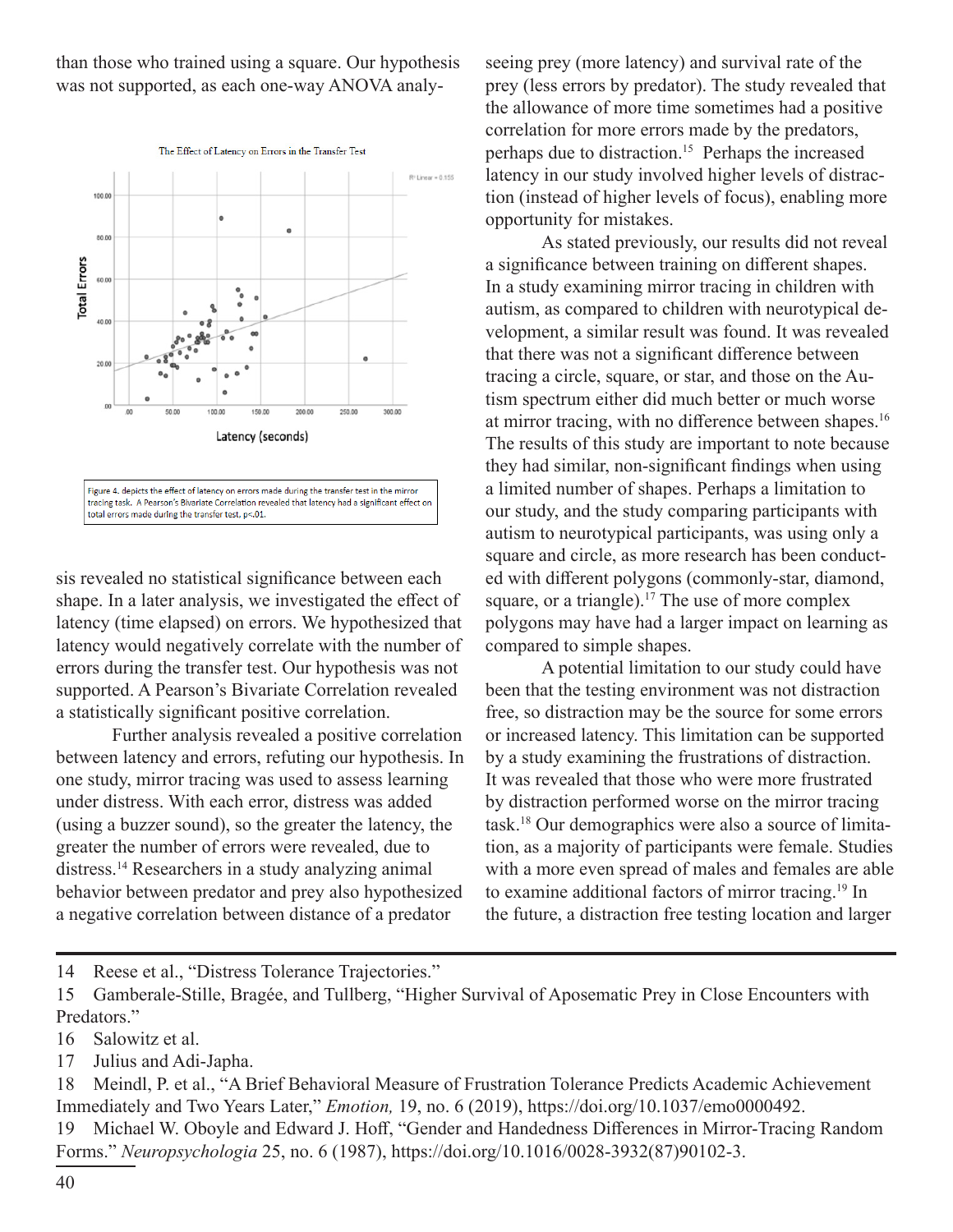variation of demographics would help provide a stronger study.

In future studies, we could investigate the effects the environment has on performance and the difference of more complex polygon shapes on learning in a mirror tracing transfer test. By testing in a controlled environment compared to a distraction rich environment, it would allow us to further investigate the effects of distractions and latency on learning and mistakes. As investigated by Reese and colleagues, $20$ we can manipulate testing environments to evoke different emotions and stress levels in participants to examine their effects on learning and memory. We would be able to examine how different cognitive scenarios affect latency and mistakes made. Complex figures for training and a variation of training environments would allow us to gain more knowledge about shape and scenario on learning and memory.

<sup>20</sup> Reese et al.